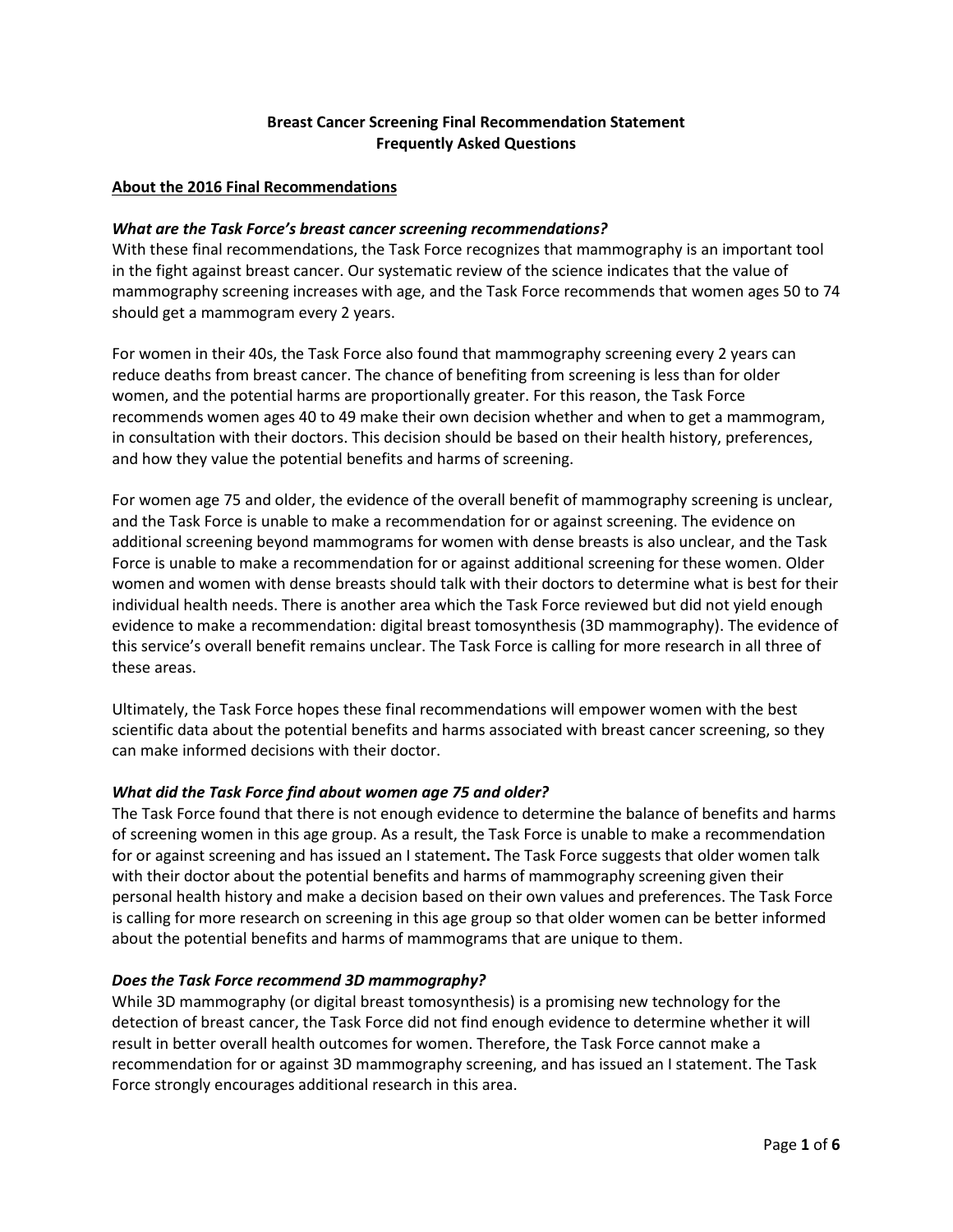# *How do women know if they have dense breasts and what does the Task Force recommend for these women?*

Having dense breasts is very common. It is a risk factor for developing breast cancer, and it also reduces the ability of a mammogram to find and accurately identify breast cancer. Breast density is determined by the radiologist examining a woman's mammogram. A woman has increased breast density when there is more breast and connective tissue than fat.

The evidence on how additional screening with an ultrasound, MRI, or 3D mammography may or may not help women with dense breasts is unclear. Therefore, the Task Force cannot make a recommendation for or against additional screening, and is issuing an I statement.

We know that this important issue impacts many women. The Task Force hopes that in the future, there will be more evidence available to make a more definitive recommendation. Women with dense breasts should talk with their doctor to determine what is best for their individual health needs.

### *Did the Task Force consider the public comments that it received at the draft stage?*

The Task Force carefully reviewed each and every comment we received, and made updates to the final recommendation statement as needed, based on the comments. For example, the Task Force updated or clarified certain terminology, such as "digital breast tomosynthesis," clarified the difference between misdiagnosis and overdiagnosis, and clarified that the Task Force reviewed contemporary observational data. There is also additional context around the description of the potential risks of radiation exposure due to mammography screening.

We also provided additional context about the age to start screening and the screening interval in response to new evidence published with the American Cancer Society's updated breast cancer screening guidelines.

The final recommendation statement includes a section that provides an overview of the public comments received and our response to them.

# *What's the difference between this recommendation and the 2009 recommendation?*

For the first time, the Task Force looked at the effectiveness of digital breast tomosynthesis (3D mammography) as a way to screen for breast cancer. While 3D mammography is an emerging technology, there is very little evidence available that examines the ultimate effectiveness of this newer screening method (e.g., whether it reduces deaths, if there are harms of treatment from breast cancer, or improves quality of life), and therefore, the Task Force was unable to make a recommendation for or against its use. This is also the first time that the Task Force looked at the effectiveness of additional screening for women who have dense breasts but an otherwise negative mammogram. The evidence on how additional screening with an ultrasound, MRI, or 3D mammography may or may not help women with dense breasts is unclear. Therefore, the Task Force cannot make a recommendation for or against additional screening. These are all important areas for future research.

In 2015, the Task Force reviewed studies of analog (film) mammography as well as more recent observational evidence about the efficacy of digital mammography, and the modeling data also looked at digital mammography. The Task Force is using all available evidence, including models, to help guide women and their screening decisions.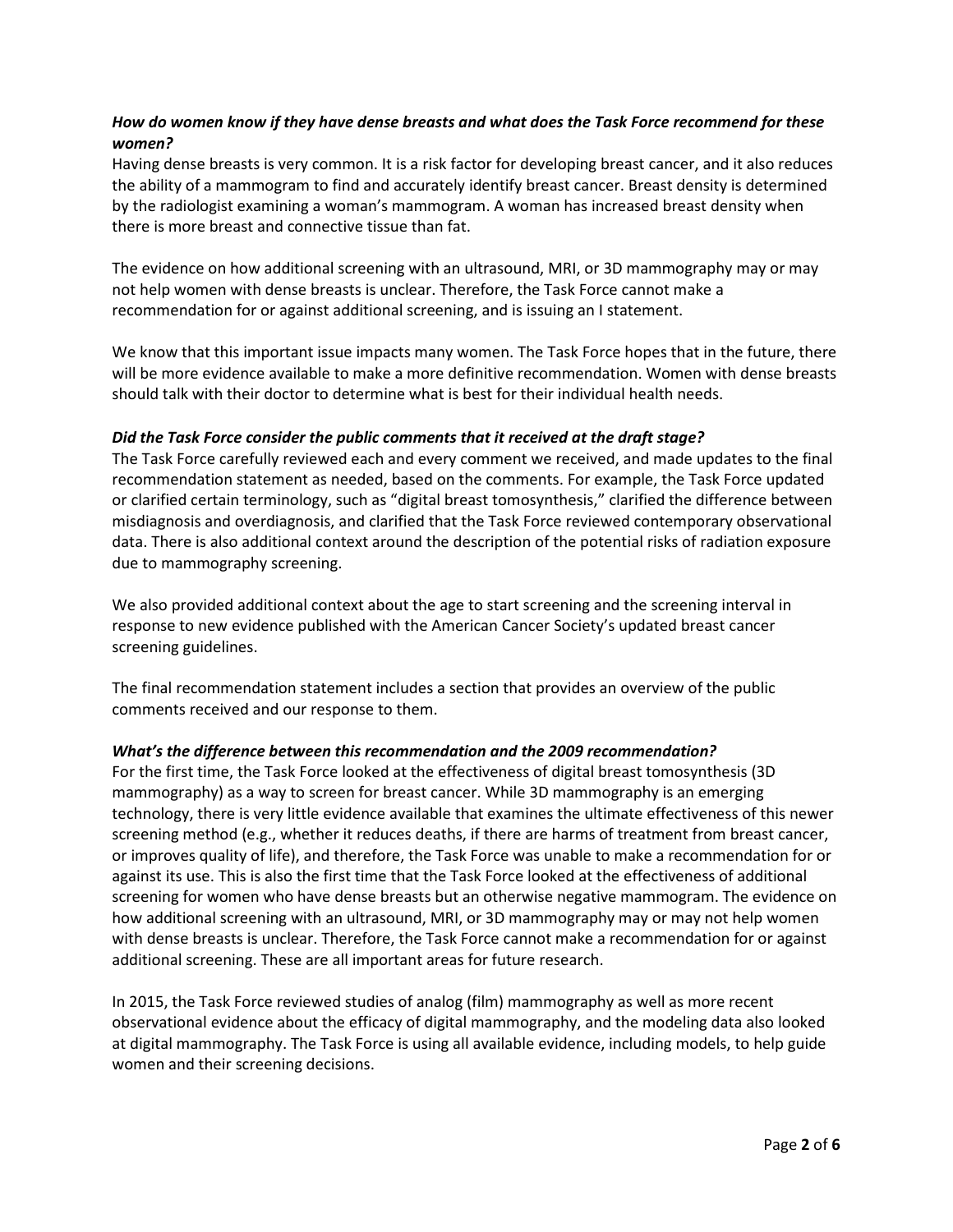# **Insurance Coverage**

#### *What does this final recommendation mean for insurance coverage?*

The Task Force does not make recommendations for or against insurance coverage and its final recommendations do not impact insurance coverage for breast cancer screening. Through a unique provision of federal law, legislators guaranteed that women in their 40s, as well as older women, who have private insurance will not have a co-pay for their screening mammogram. Coverage of mammography for Medicare beneficiaries was established by another statute and is not bound by Task Force recommendations.

#### *How are the Task Force's final recommendations tied to insurance coverage in general?*

Congress used the recommendations of several organizations, including the Task Force, to create a base level of coverage for preventive services under the Affordable Care Act. To learn more about the clinical preventive service benefits of the Affordable Care Act, visit: [www.healthcare.gov/prevention.](http://www.healthcare.gov/prevention)

### *Does an A or B recommendation mean that the Task Force recommends insurance coverage for a service?*

An A or a B grade from the Task Force is not a recommendation for insurance coverage, as the Task Force does not make recommendations for or against insurance coverage. An A or B grade recommendation means that the Task Force found the benefits for a service outweigh the harms, and that the Task Force recommends that primary care providers consider offering that preventive service to their patients. While the Task Force's A and B recommendations on preventive services such as screenings, counseling services, and preventive medications are sometimes used by insurance companies and policymakers when making coverage decisions, this is not factored into the development of the Task Force's science-based recommendations. It's important to note that the Affordable Care Act also states that grades other than an A or B, including the Task Force's C and D grades and I statements, cannot be used by insurance companies or others to deny coverage. The linkage between its recommendations and the coverage mandate sets a minimum standard for coverage of preventive services—that is, as a "floor" and not a "ceiling."

#### **How to Interpret Specific Recommendations**

#### *Are these recommendations for all women?*

No. The Task Force's recommendations apply to women age 40 and older who do not show any signs or symptoms of breast cancer, have not been previously diagnosed with breast cancer or a high-risk breast lesion like DCIS, and who are not at high risk for breast cancer (meaning they do not have a known genetic mutation or a history of chest radiation at a young age). Women at high risk of breast cancer should consult their doctor for individualized recommendations regarding screening.

#### *When does mammography provide women with the greatest benefit?*

The evidence continues to show that the benefit of mammography screening increases with age, with women ages 50 to 74 benefiting most. The benefit of mammography is that it reduces a woman's risk of dying from breast cancer. The Task Force found that women get the best balance of benefit to harm when screening is done every 2 years.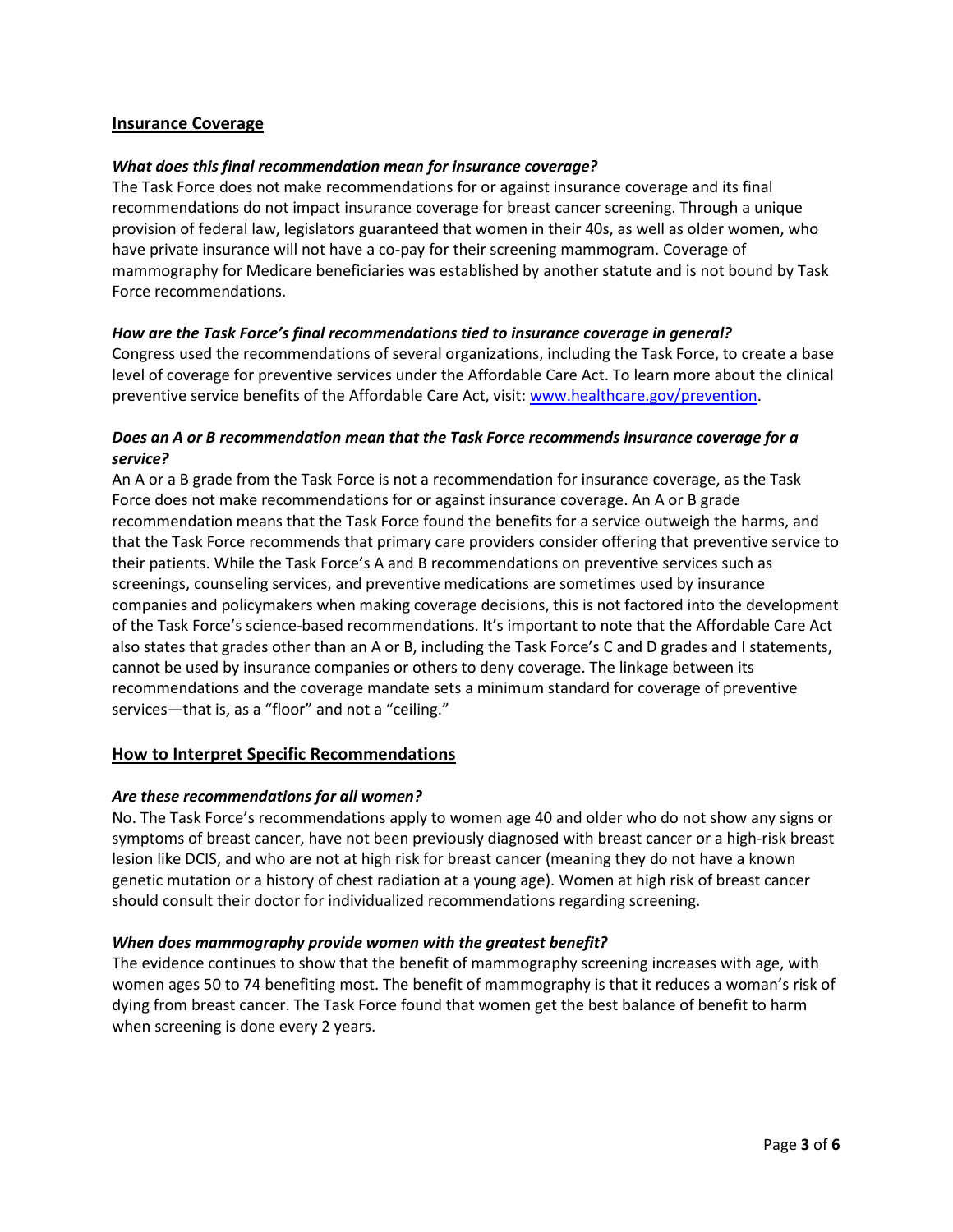# *What is the Task Force proposing women in their 40s do?*

The Task Force recognizes that mammograms can help women in their 40s reduce their risk of dying from breast cancer, and recommends that the decision to start mammography screening before age 50 be an individual one. Because the risk of developing breast cancer is lower for women in their 40s, the likelihood of benefiting from mammography is smaller, and the risk of harm is proportionally greater than in women ages 50 to 74.

The Task Force also recommends that women in their 40s have a discussion with their doctor about the potential benefits and harms of screening every 2 years in order to make an informed choice. Women in their 40s who have a mother, sister, or daughter with breast cancer are at increased risk of developing breast cancer, and may benefit more than average-risk women by beginning screening before age 50.

# *What should women in their 40s with a family history of breast cancer do?*

Women who have a mother, sister, or daughter with breast cancer are at increased risk for breast cancer and may benefit more than average-risk women by beginning screening in their 40s. The Task Force recommends that they talk with their doctor and determine whether screening is right for them.

# *Why is the Task Force recommending screening every 2 years instead of annually?*

The Task Force reviewed the strongest available science on the benefits and harms of mammography screening, as well as commissioned modeling studies, to look specifically at the benefits and harms of screening every 2 years versus every year. For breast cancer screening, the new evidence the Task Force reviewed continues to show that women get the best balance of benefit to harm when screening is done every 2 years.

### *Is a C grade a recommendation against screening?*

No. A C grade is still a positive recommendation that recognizes small net benefit; mammograms can help women in their 40s reduce their risk of dying from breast cancer.

Because the risk of developing breast cancer is lower for women in their 40s, the likelihood of benefiting from mammography is smaller, and the risk of harm is proportionally greater than in women ages 50 to 74. As a result, the Task Force recommends that the decision to initiate screening at ages 40 to 49 years be an individual one based on a woman's preferences and her personal and family health history, and issued a C recommendation.

Women in their 40s who have a mother, sister, or daughter with breast cancer are at increased risk of developing breast cancer, and may benefit more than average-risk women by beginning screening before age 50.

# **Guidelines of Others**

# *How do the Task Force's final recommendations converge with recent guidelines from others?*

The Task Force, the American Cancer Society, and many others have affirmed that mammography is an important tool to reduce breast cancer mortality and that the benefits of mammography increase with age. Support of a personal, informed choice for women in their early 40s is shared by the Task Force, the American Cancer Society, the American College of Physicians, the American Academy of Family Physicians, and the Canadian Task Force on Preventive Health Care.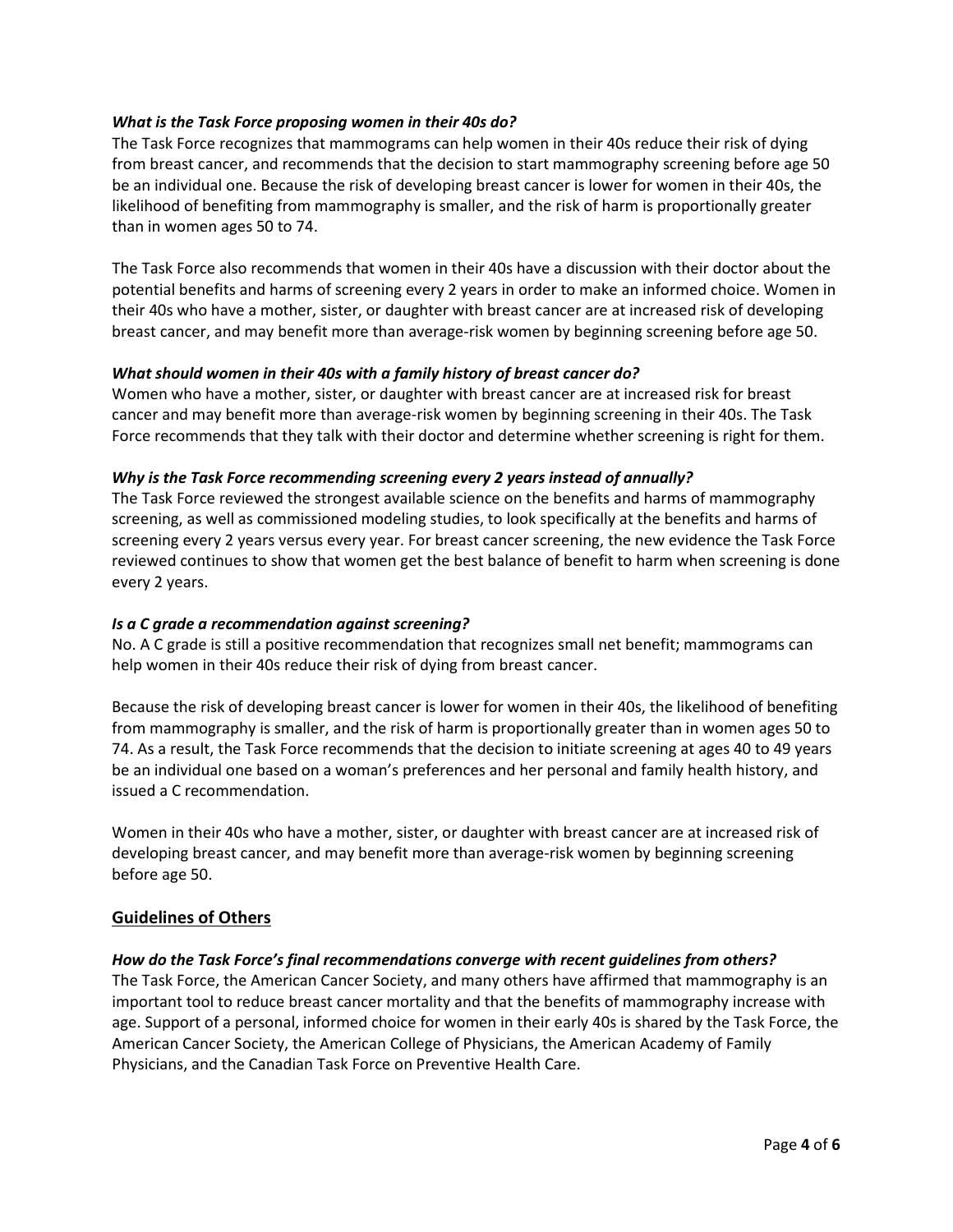# *Why did the Task Force and the American Cancer Society look at similar evidence but get different results?*

The Task Force can't speak to how the American Cancer Society interpreted the science for its 2015 guidelines. Experts can interpret the evidence on the benefits and harms of screening differently. This is most likely, however, when the evidence is sparse or inconsistent, or when the level of benefit is small.

That said, there are many similarities between the American Cancer Society's guidelines and the Task Force's final recommendations. The Task Force agrees that women need to be empowered with the best science about the potential benefits and harms of mammography, so that they can make the best possible decisions for themselves, with their doctor. The American Cancer Society and the Task Force also both recognize that mammography can be an effective tool in reducing deaths from breast cancer; that women benefit from regular mammography screening in their 50s, 60s, and early 70s; and that mammography should be a personal, informed choice for women in their early 40s.

Recognizing that there are modest differences, the Task Force is hopeful that its recommendations and the American Cancer Society's guidelines will facilitate dialogue between women and their doctors, and lead to additional research into the potential benefits and harms of mammography screening.

# **More About the Benefits and Harms of Screening**

# *What's the harm of getting a mammogram? Isn't finding cancer early, when it is more treatable, always a good thing?*

While there are benefits of mammography screening, it is also important to be aware of the potential harms of this type of screening. The most serious harm is overdiagnosis. Overdiagnosis is when a woman is diagnosed with, and receives treatment for, breast cancer that would not become a threat during her lifetime.

The most common potential harm of mammography screening is a false-positive test result. A false positive is a test result suggesting that a woman has breast cancer when she does not. False-positive results often lead to additional followup procedures to confirm a true diagnosis, some of which are invasive (such as breast biopsy). While some women don't mind the anxiety that often accompanies a false-positive mammogram, others consider this to be a harm. False positives are more common in women younger than 50, who are less likely to have breast cancer.

#### *Why is overdiagnosis a serious harm?*

Overdiagnosis can lead to several potentially harmful consequences. For example, it unnecessarily labels a woman as someone with cancer, which can affect her perceptions of her health; her social, family, and work relationships and functioning; and her general quality of life.

Also, because doctors cannot reliably distinguish between breast cancers that will progress to cause illness or death from those that will not, overdiagnosis almost always leads to treatment. Treatment for breast cancer can include surgery, radiation, and chemotherapy. These treatments will not benefit women whose cancer never would have affected her during her lifetime, and can have negative shortand long-term effects.